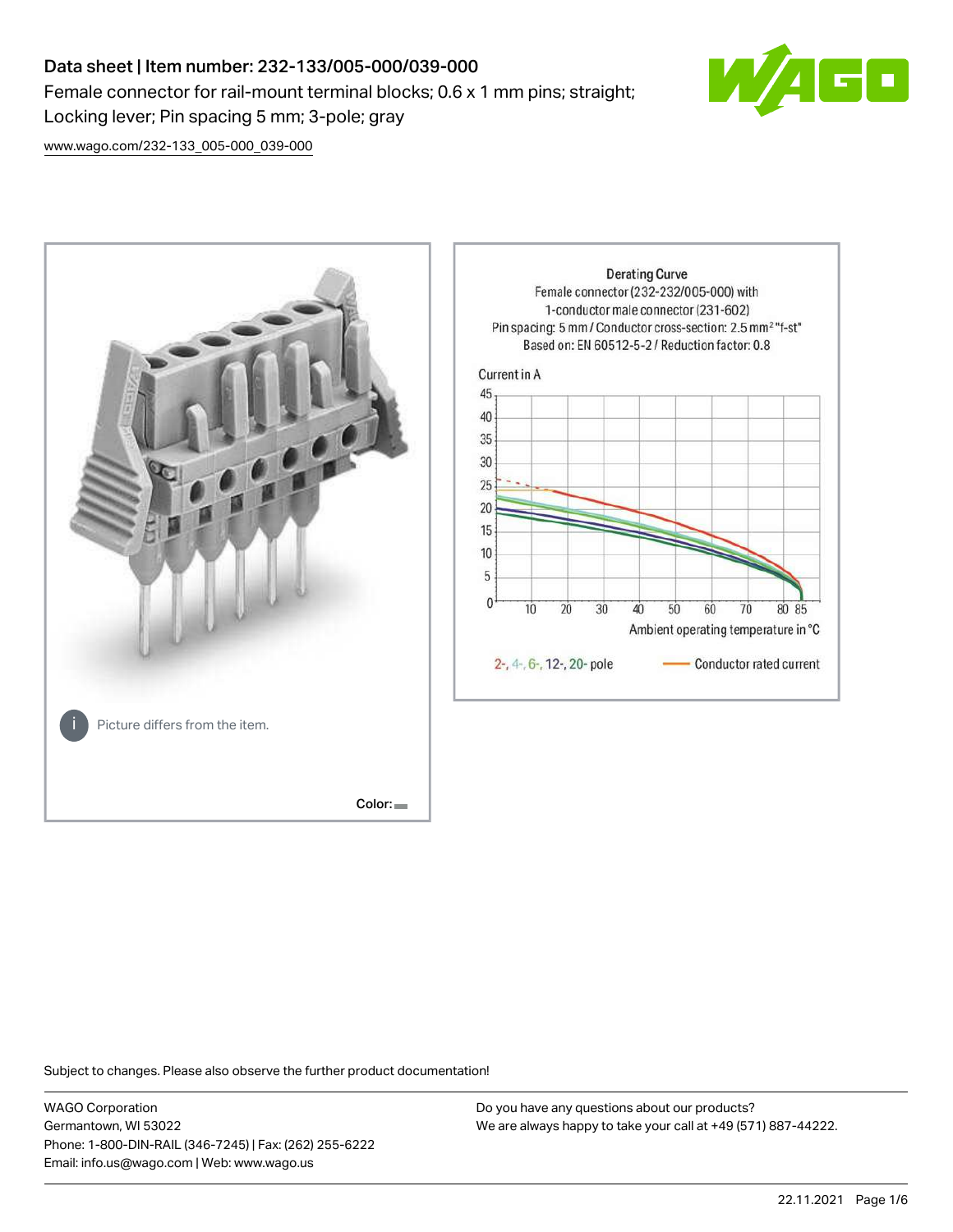



## Item description

- $\blacksquare$ Pluggable connectors for rail-mount terminal blocks equipped with CAGE CLAMP $^{\circ}$  connection
- $\blacksquare$ Female connectors with long contact pins connect to the termination ports of 280 Series Rail-Mount Terminal Blocks
- $\blacksquare$ Female connectors are touch-proof when unmated, providing a pluggable, live output
- $\blacksquare$ With coding fingers

#### Data Notes

| Safety information 1 | The <i>MCS – MULTI CONNECTION SYSTEM</i> includes connectors<br>without breaking capacity in accordance with DIN EN 61984. When<br>used as intended, these connectors must not be connected<br>/disconnected when live or under load. The circuit design should<br>ensure header pins, which can be touched, are not live when<br>unmated. |
|----------------------|--------------------------------------------------------------------------------------------------------------------------------------------------------------------------------------------------------------------------------------------------------------------------------------------------------------------------------------------|
| Variants:            | Other pole numbers<br>Other versions (or variants) can be requested from WAGO Sales or<br>configured at https://configurator.wago.com/                                                                                                                                                                                                     |

# Electrical data

.<br>Subject to changes. Please also observe the further product documentation!

| <b>WAGO Corporation</b>                                | Do you have any questions about our products?                 |
|--------------------------------------------------------|---------------------------------------------------------------|
| Germantown, WI 53022                                   | We are always happy to take your call at +49 (571) 887-44222. |
| Phone: 1-800-DIN-RAIL (346-7245)   Fax: (262) 255-6222 |                                                               |
| Email: info.us@wago.com   Web: www.wago.us             |                                                               |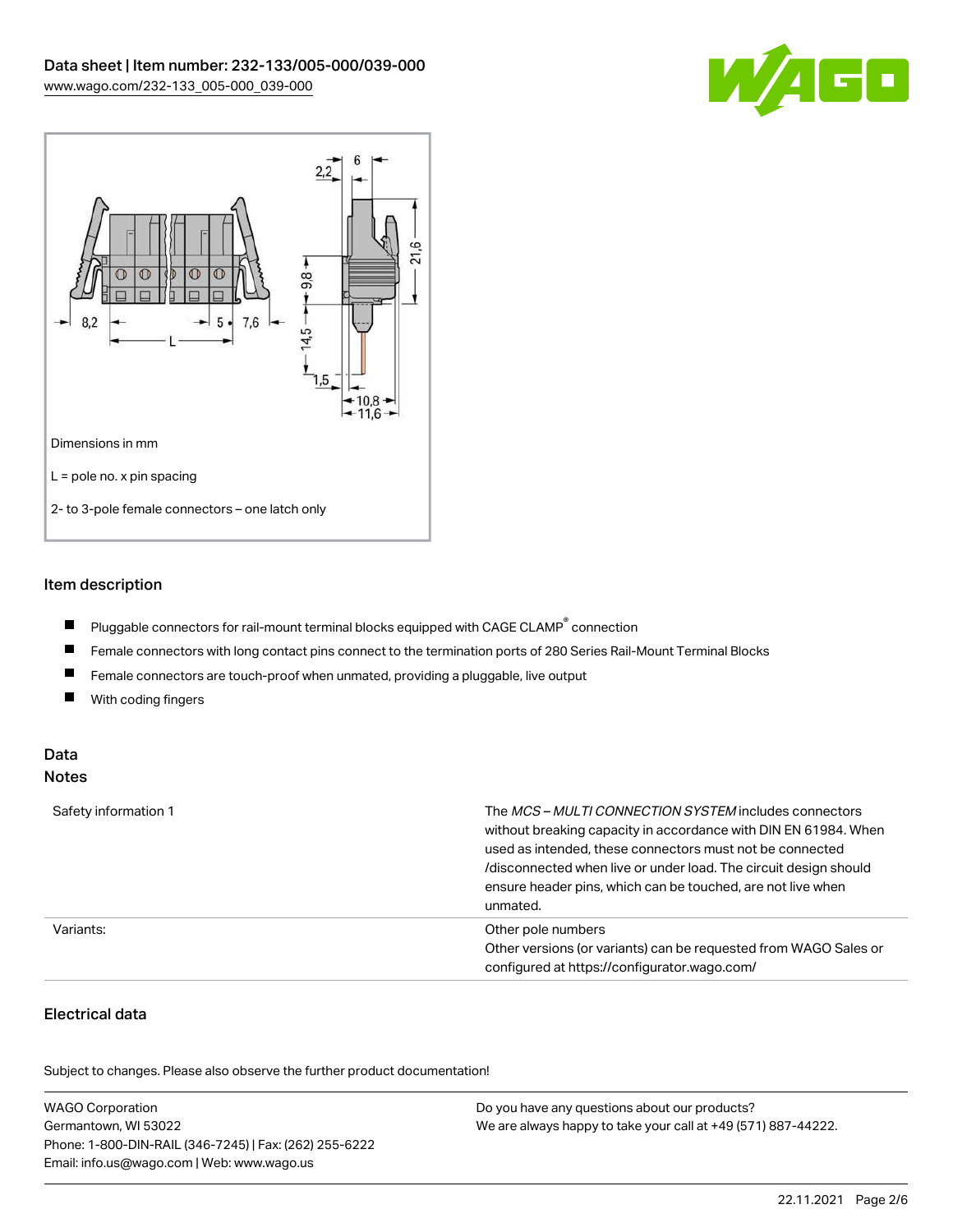

## IEC Approvals

| Ratings per                 | IEC/EN 60664-1                                                       |
|-----------------------------|----------------------------------------------------------------------|
| Rated voltage (III / 3)     | 320 V                                                                |
| Rated surge voltage (III/3) | 4 <sub>k</sub> V                                                     |
| Rated voltage (III/2)       | 320 V                                                                |
| Rated surge voltage (III/2) | 4 <sub>k</sub> V                                                     |
| Nominal voltage (II/2)      | 630 V                                                                |
| Rated surge voltage (II/2)  | 4 <sub>k</sub> V                                                     |
| Rated current               | 12A                                                                  |
| Legend (ratings)            | (III / 2) $\triangleq$ Overvoltage category III / Pollution degree 2 |

### UL Approvals

| Approvals per                  | UL 1059 |
|--------------------------------|---------|
| Rated voltage UL (Use Group B) | 300 V   |
| Rated current UL (Use Group B) | 15 A    |
| Rated voltage UL (Use Group D) | 300 V   |
| Rated current UL (Use Group D) | 10 A    |

### Ratings per UL

| Rated voltage UL 1977 | 600V |
|-----------------------|------|
| Rated current UL 1977 |      |

### CSA Approvals

| Approvals per                   | CSA   |
|---------------------------------|-------|
| Rated voltage CSA (Use Group B) | 300 V |
| Rated current CSA (Use Group B) | 15 A  |
| Rated voltage CSA (Use Group D) | 300 V |
| Rated current CSA (Use Group D) | 10 A  |

#### Connection data

| Total number of potentials | ∼ |
|----------------------------|---|
| Number of connection types |   |
| Number of levels           |   |

#### Connection 1

Number of poles 3

Subject to changes. Please also observe the further product documentation!

| WAGO Corporation                                       | Do you have any questions about our products?                 |
|--------------------------------------------------------|---------------------------------------------------------------|
| Germantown. WI 53022                                   | We are always happy to take your call at +49 (571) 887-44222. |
| Phone: 1-800-DIN-RAIL (346-7245)   Fax: (262) 255-6222 |                                                               |
| Email: info.us@wago.com   Web: www.wago.us             |                                                               |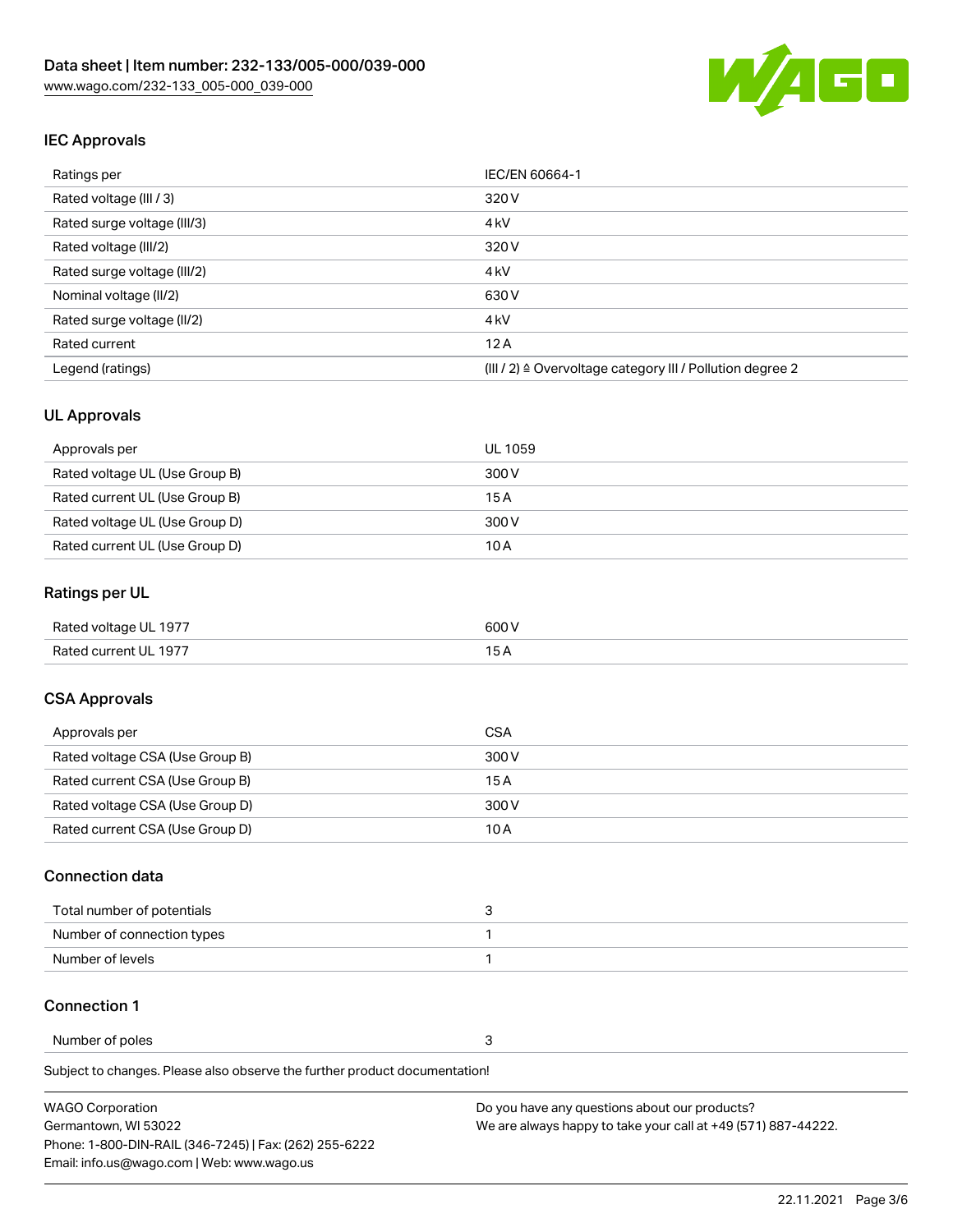

## Physical data

| Pin spacing             | 5 mm / 0.197 inch    |
|-------------------------|----------------------|
| Width                   | 30.8 mm / 1.213 inch |
| Height                  | 36.1 mm / 1.421 inch |
| Height from the surface | 21.6 mm / 0.85 inch  |
| Depth                   | 11.6 mm / 0.457 inch |

### Plug-in connection

| Contact type (pluggable connector)                | Female connector/socket                   |
|---------------------------------------------------|-------------------------------------------|
| Connector (connection type)                       | for front-entry rail-mount terminal block |
| Mismating protection                              | No                                        |
| Locking of plug-in connection                     | locking lever                             |
| Mating direction to the rail-mount terminal block | 90°                                       |

#### Material data

| Color                       | gray             |
|-----------------------------|------------------|
| Material group              |                  |
| Insulation material         | Polyamide (PA66) |
| Flammability class per UL94 | V <sub>0</sub>   |
| Contact material            | Copper alloy     |
|                             |                  |
| Contact plating             | tin-plated       |
| Fire load                   | 0.084 MJ         |

#### Environmental requirements

### Commercial data

| Product Group         | 3 (Multi Conn. System) |
|-----------------------|------------------------|
| PU (SPU)              | 50 Stück               |
| Packaging type        | box                    |
| Country of origin     | <b>DE</b>              |
| <b>GTIN</b>           | 4044918570862          |
| Customs tariff number | 8536694040             |

Subject to changes. Please also observe the further product documentation!

| <b>WAGO Corporation</b>                                | Do you have any questions about our products?                 |
|--------------------------------------------------------|---------------------------------------------------------------|
| Germantown, WI 53022                                   | We are always happy to take your call at +49 (571) 887-44222. |
| Phone: 1-800-DIN-RAIL (346-7245)   Fax: (262) 255-6222 |                                                               |
| Email: info.us@wago.com   Web: www.wago.us             |                                                               |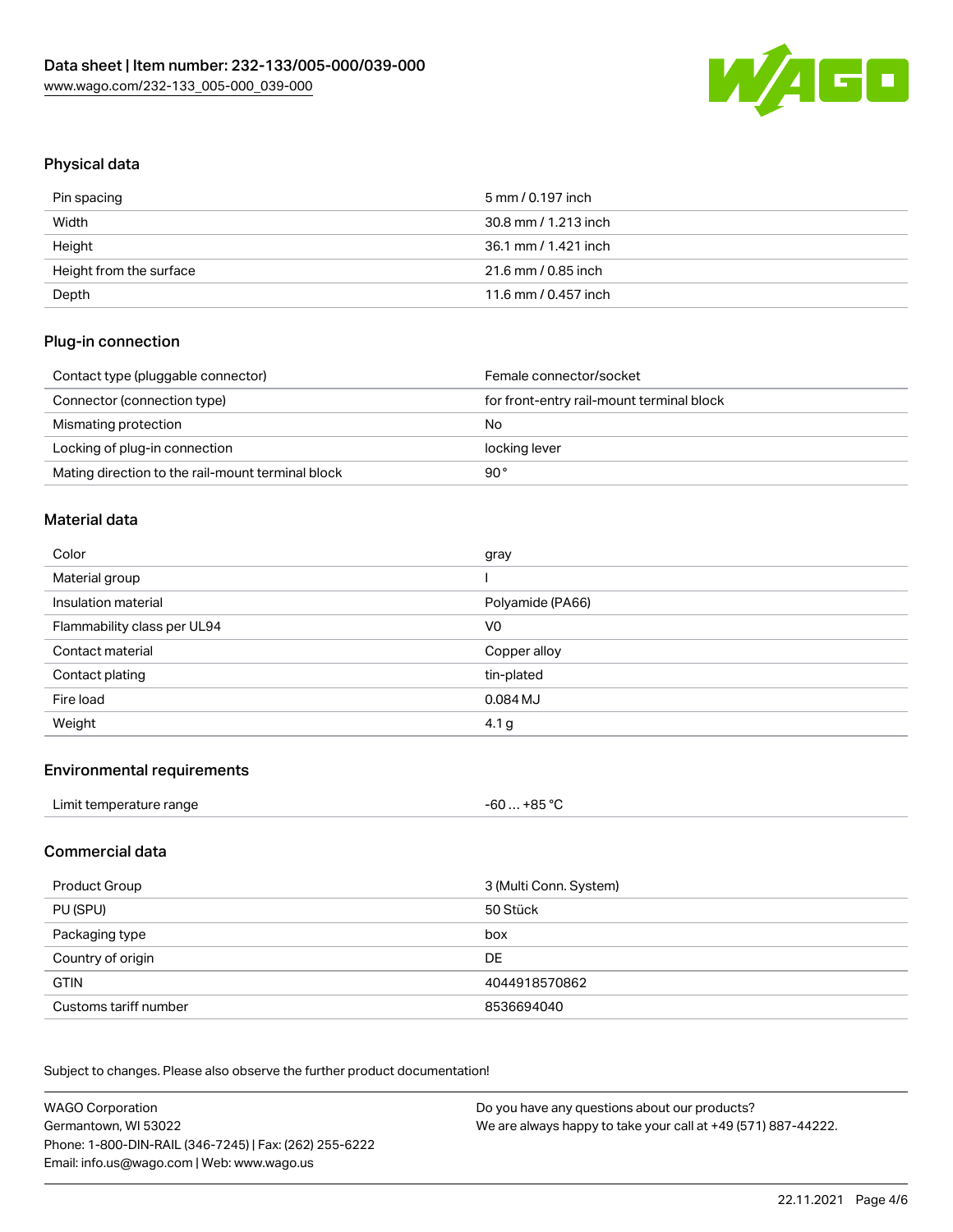

Certificate

# Approvals / Certificates

#### Country specific Approvals

| Logo                        | Approval                               | <b>Additional Approval Text</b> | Certificate<br>name |
|-----------------------------|----------------------------------------|---------------------------------|---------------------|
| $\mathbf{P}$<br>$\bf\omega$ | <b>CSA</b><br>DEKRA Certification B.V. | C <sub>22.2</sub>               | 1466354             |

#### UL-Approvals

| Logo | Approval                       | <b>Additional Approval Text</b> | name   |
|------|--------------------------------|---------------------------------|--------|
|      | UL                             | <b>UL 1059</b>                  | E45172 |
| J    | Underwriters Laboratories Inc. |                                 |        |

## Counterpart

Item no.231-603 nem no.251-603<br>Male connector; 3-pole; Pin spacing 5 mm; gray [www.wago.com/231-603](https://www.wago.com/231-603)

#### Optional accessories

| <b>Testing accessories</b> |  |
|----------------------------|--|
|                            |  |

| Testing accessories |                   |               |
|---------------------|-------------------|---------------|
|                     | Item no.: 231-661 | MAAM WADO COM |

|  | Test plugs for female connectors; for 5 mm and 5.08 mm pin spacing; 2,50 mm <sup>2</sup> ; light gray | www.wago.com/231-661 |
|--|-------------------------------------------------------------------------------------------------------|----------------------|
|  |                                                                                                       |                      |
|  |                                                                                                       |                      |

## **Downloads** Documentation

| <b>Additional Information</b> |            |        |          |
|-------------------------------|------------|--------|----------|
| Technical explanations        | 2019 Apr 3 | pdf    | Download |
|                               |            | 2.0 MB |          |

# CAD files

CAE data

EPLAN Data Portal 232-133/005-000/039-000

Subject to changes. Please also observe the further product documentation!

WAGO Corporation Germantown, WI 53022 Phone: 1-800-DIN-RAIL (346-7245) | Fax: (262) 255-6222 Email: info.us@wago.com | Web: www.wago.us

Do you have any questions about our products? We are always happy to take your call at +49 (571) 887-44222.